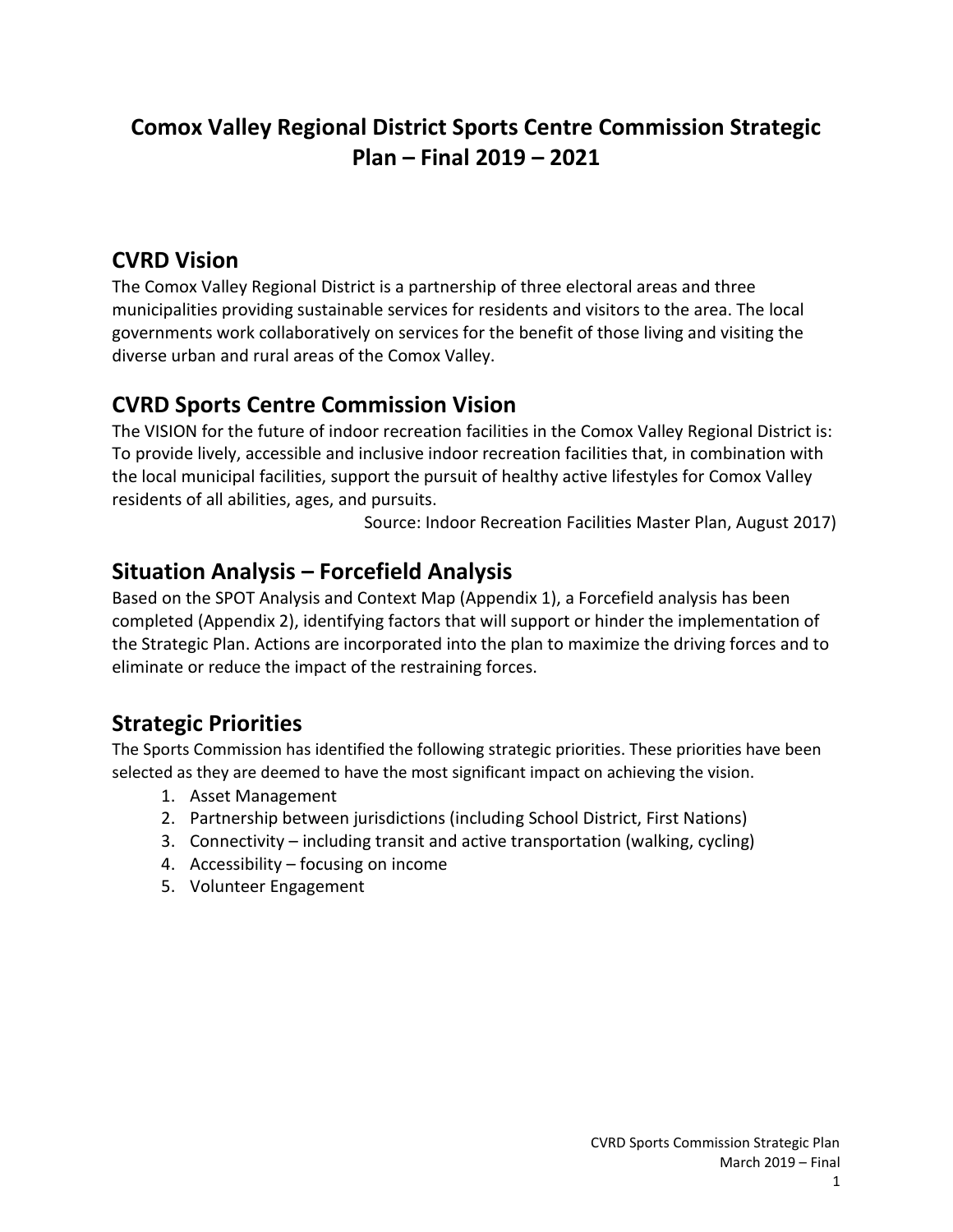#### **Priorities and Linkages**

| <b>Strategic Goal #1: Asset Management – Utilize the Asset Management process to develop</b><br>the long-term plan for recreation infrastructure and sustainable service delivery. The plan will |                                                                             |  |
|--------------------------------------------------------------------------------------------------------------------------------------------------------------------------------------------------|-----------------------------------------------------------------------------|--|
| result in informed decision-making for infrastructure renewal and future facility development.                                                                                                   |                                                                             |  |
| <b>Driving Forces:</b>                                                                                                                                                                           | Organization Assets - facilities, capacity                                  |  |
|                                                                                                                                                                                                  | <b>Environmental Stewardship</b>                                            |  |
| <b>Restraining Forces:</b>                                                                                                                                                                       | Aging Infrastructure                                                        |  |
|                                                                                                                                                                                                  | Affordability – Operating Costs                                             |  |
| <b>CVRD Board</b>                                                                                                                                                                                | <b>Sustainability Strategy (CVSS)</b>                                       |  |
| <b>Corporate Priorities:</b>                                                                                                                                                                     |                                                                             |  |
| <b>Strategy Linkages:</b>                                                                                                                                                                        | Recreation Indoor Facility Master Plan                                      |  |
|                                                                                                                                                                                                  | <b>Sustainability Strategy</b>                                              |  |
|                                                                                                                                                                                                  | Goal 3.1 Reduce energy consumption and greenhouse gas                       |  |
|                                                                                                                                                                                                  | emissions in municipal infrastructure.                                      |  |
|                                                                                                                                                                                                  | Objective 5.4.2 Enhance sports and recreation Infrastructure<br>٠           |  |
| <b>Operational</b>                                                                                                                                                                               | Finance Department - Asset Management Planning<br>٠                         |  |
| Linkages:                                                                                                                                                                                        | Human Resources - Staffing                                                  |  |
|                                                                                                                                                                                                  | Recreation Services – Prioritize spending, sustainability initiatives,<br>٠ |  |
|                                                                                                                                                                                                  | Recreation Review implementation                                            |  |

*Strategic Goal #2:* **Partnerships between jurisdictions** – Build upon the relationships with local governments (Comox, Cumberland, Courtenay), School District, DND and K'ómoks First Nations, in order to develop partnerships that support and enhance the delivery of recreation services to all citizens in the Comox Valley.

| <b>Driving Forces:</b>                                                                          | Willingness to partner across jurisdictions                            |  |
|-------------------------------------------------------------------------------------------------|------------------------------------------------------------------------|--|
| <b>Restraining Forces:</b>                                                                      |                                                                        |  |
| <b>CVRD Board</b>                                                                               |                                                                        |  |
| <b>Corporate Priorities:</b>                                                                    |                                                                        |  |
| <b>Strategy Linkages:</b>                                                                       |                                                                        |  |
| <b>Operational</b>                                                                              | Executive Management Team – partnerships at Senior level.<br>٠         |  |
| Linkages:                                                                                       | • Recreation Services - Collaborative service delivery with partners   |  |
|                                                                                                 | delivering recreation services i.e. Valley wide pass, "One Door" entry |  |
| <b>Strategic Goal #3:</b>                                                                       | to recreation (Customer Service Initiatives)                           |  |
| Connectivity - Increase healthy living and participation by enabling citizens to easily connect |                                                                        |  |
| with recreation facilities, parks and trails/paths through transit and active transportation    |                                                                        |  |
| modes.                                                                                          |                                                                        |  |
| <b>Driving Forces:</b>                                                                          | <b>Natural Environment</b>                                             |  |
|                                                                                                 | Environmental Stewardship                                              |  |
|                                                                                                 | <b>Centralized location of facilities</b>                              |  |
| <b>Restraining Forces:</b>                                                                      |                                                                        |  |
|                                                                                                 | Affordability                                                          |  |
| <b>CVRD Board</b>                                                                               | <b>Transportation and Transit</b>                                      |  |
| <b>Corporate Priorities:</b>                                                                    | <b>Sustainability Strategy</b>                                         |  |

**Strategy Linkages:** Sustainability Strategy